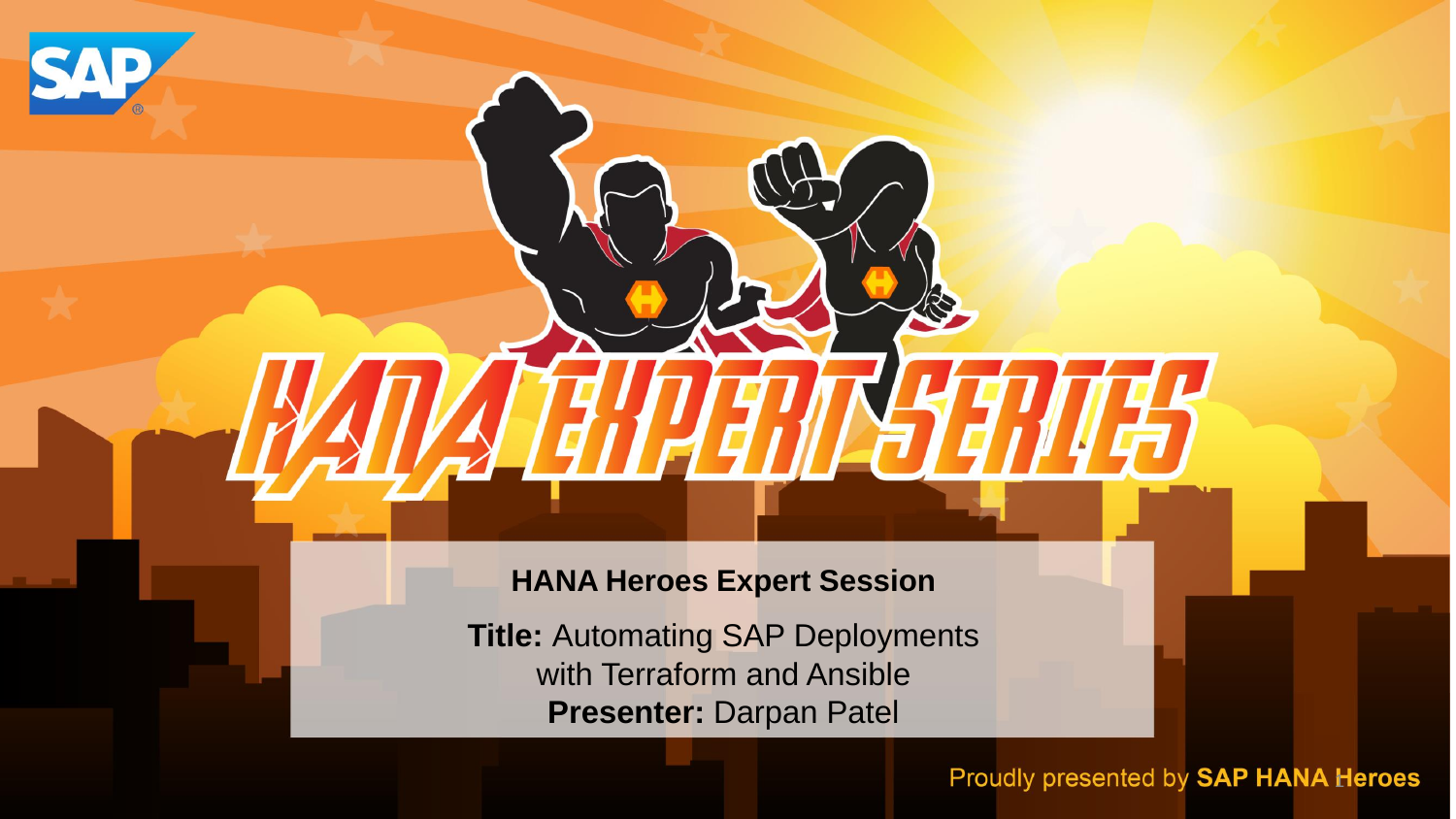# **Kick Off Automated SAP S/4HANA Build**

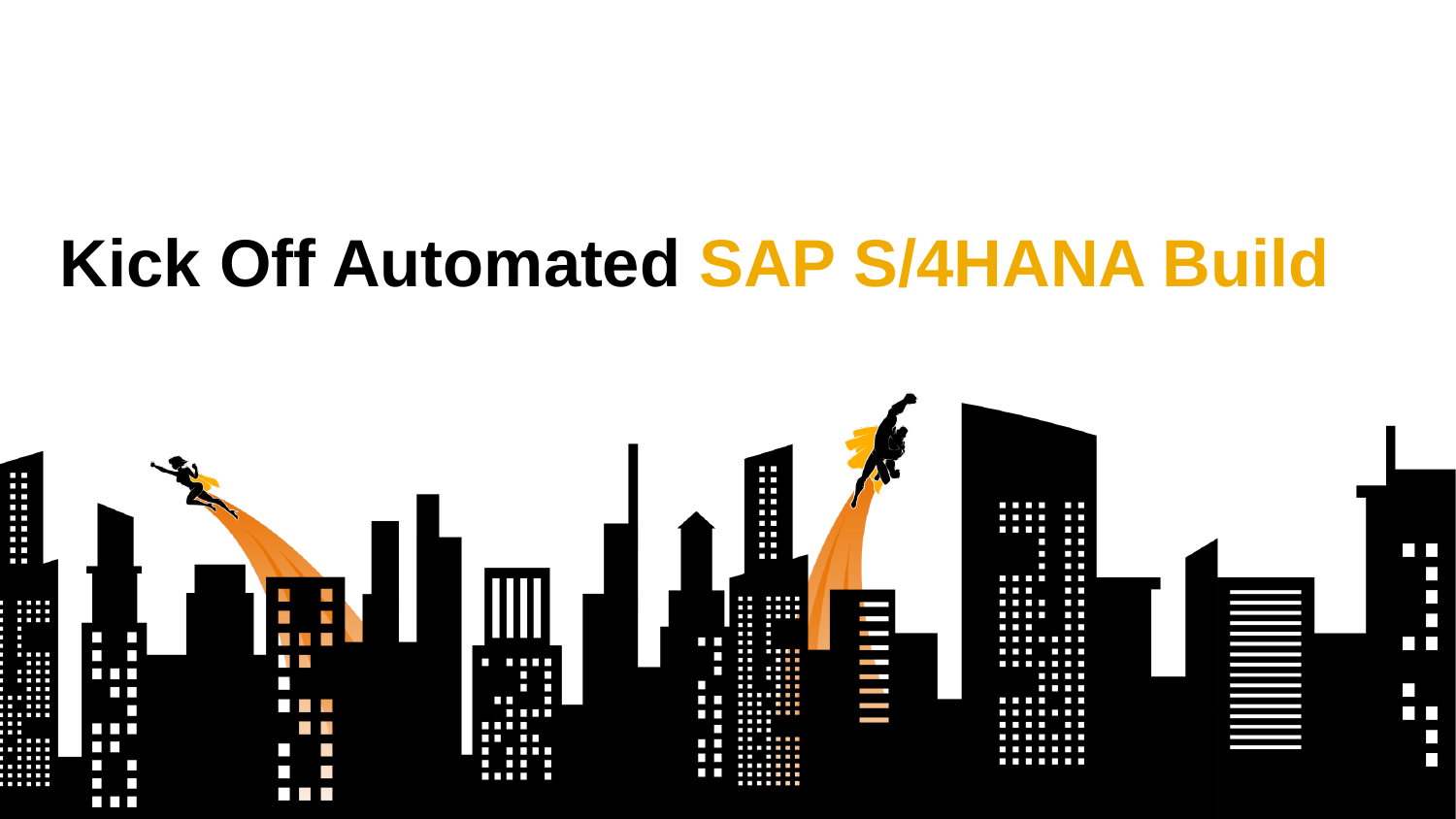# **Project Thunder**

- Join [here](https://jam4.sapjam.com/groups/I54pSaFkB4ogPByCzj5ydr/overview_page/P00pqETO8jYIAX75xDZe16) if you are not a member so you don't miss updates regarding this topic and many more!
- **Blog Post on this topic will** be released beginning of  $Q<sub>2</sub>$



"Many customers I have spoken with have expressed the need for agility and quick time to value, made even more urgent by the COVID-19 pandemic. To achieve both, technology becomes even more important, and SAP can help meet those challenges. We've added significant enhancements to every major component of our Business Technology Platform to help customers across all industries overcome obstacles stemming from ubiquity of data, complexity of IT and business volatility." - Jürgen Müller, SAP CTO and Executive Board member

### **News & Updates**

- CLF-01 AWS Certified Cloud Practitioner Study Circle. Schedule, presentations and recordings are available here
- . Our SAP Business Technology Platform (BTP) is the technical foundation of Intelligent Enterprise. More info in the **SAP BTP tab**
- AZ-120 Planning and Administering Microsoft Azure for SAP Workloads. Presentations and recordings are available here
- . Check out the **step-by-step instructions** to take advantage of free MS Azure Certification
- AZ-900 Azure Fundamentals Study Circle. Presentations and recordings are available here
- Project Thunder is launching several one-pagers that shows project details and contact information. See **News and Event** for more information
- Learn more about SAP S/4HANA Deployments on hyperscaler platforms in *this blog post*
- Hyperscaler Support & information Resources can be found **here** (Note: 2951356)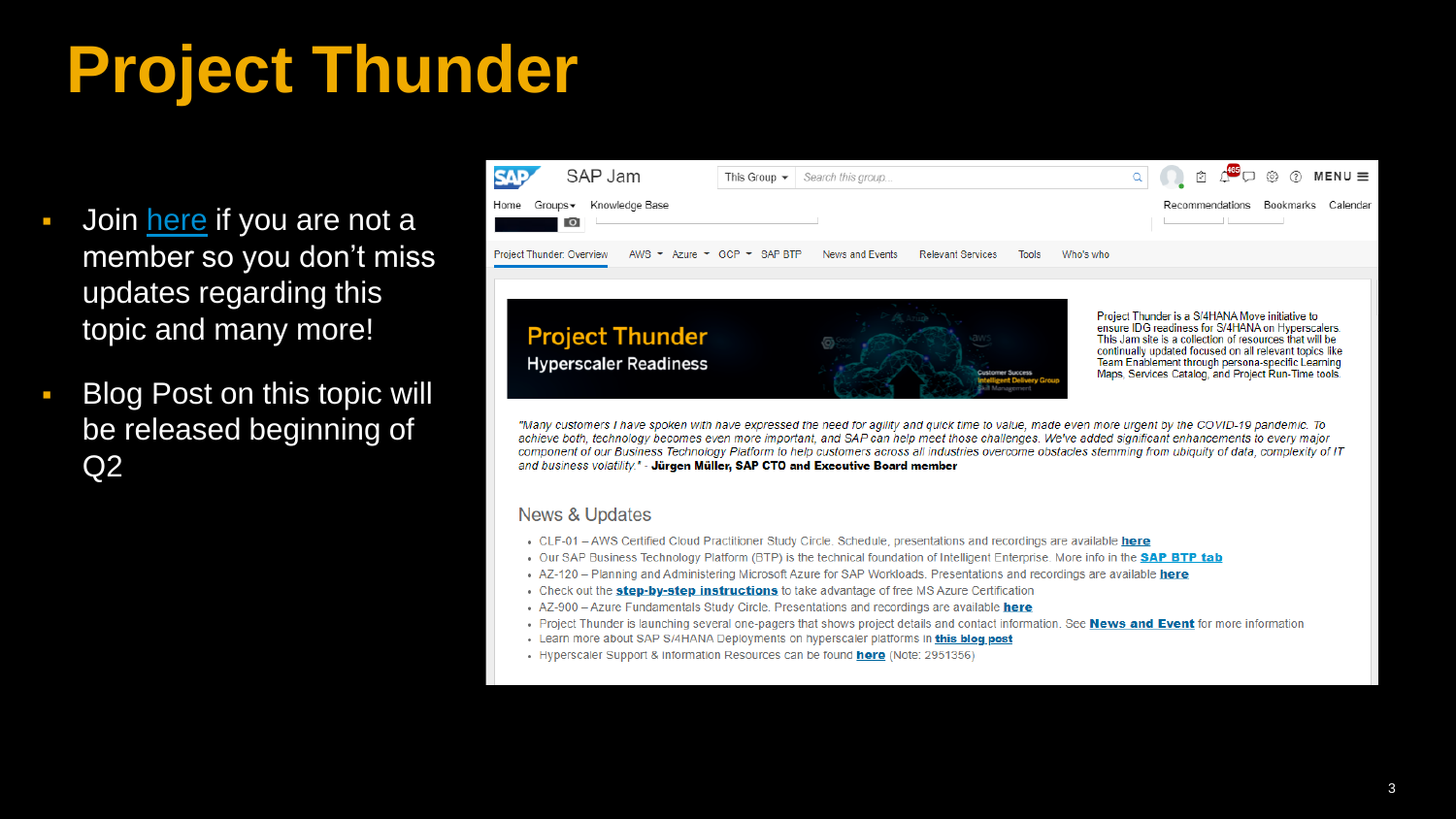

- **Why learn these tools?**
- Getting Started with Terraform
- **Getting Started with Ansible**
- **Merging Terraform and Ansible**

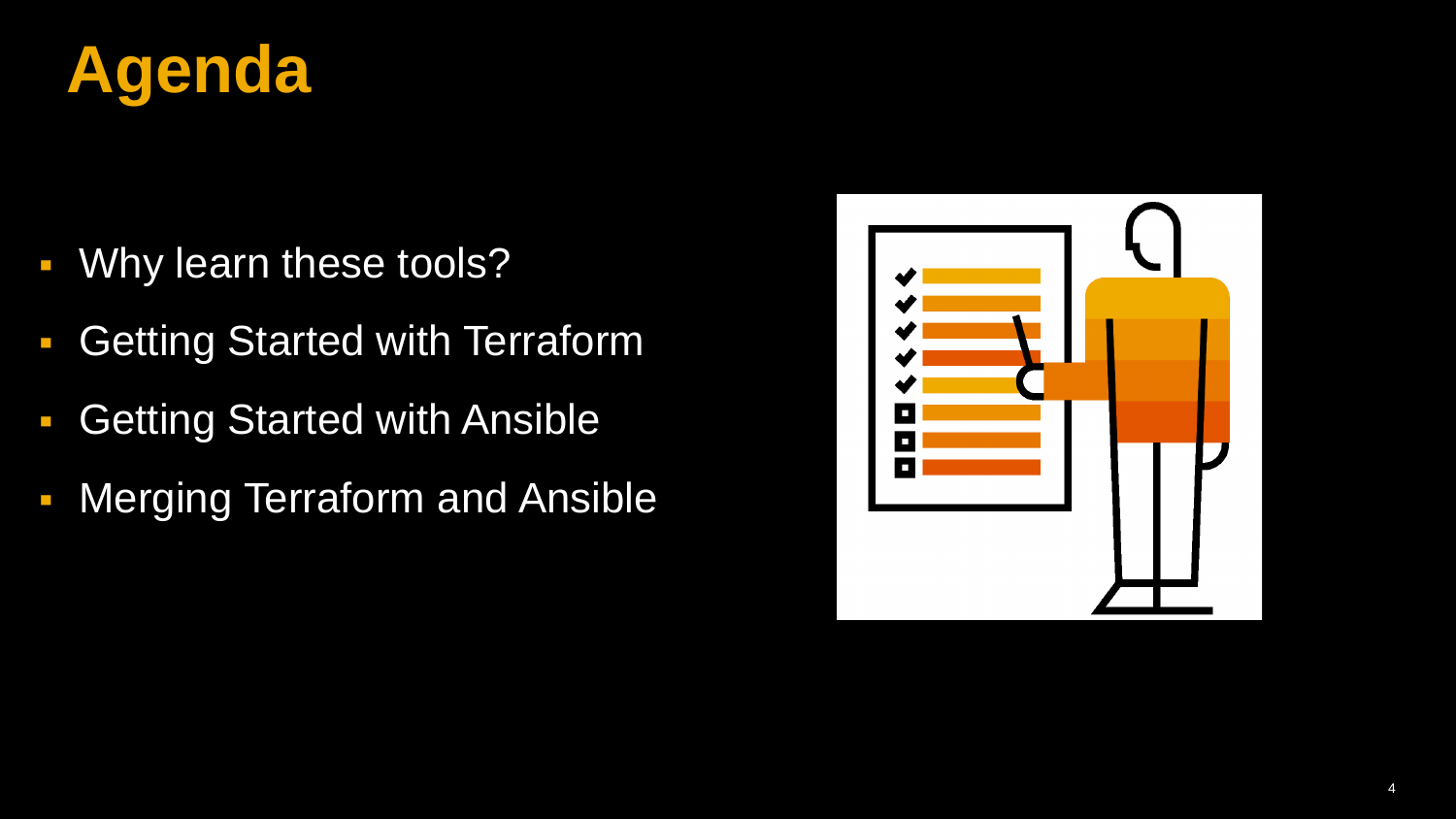# **Why Terraform and Ansible?**

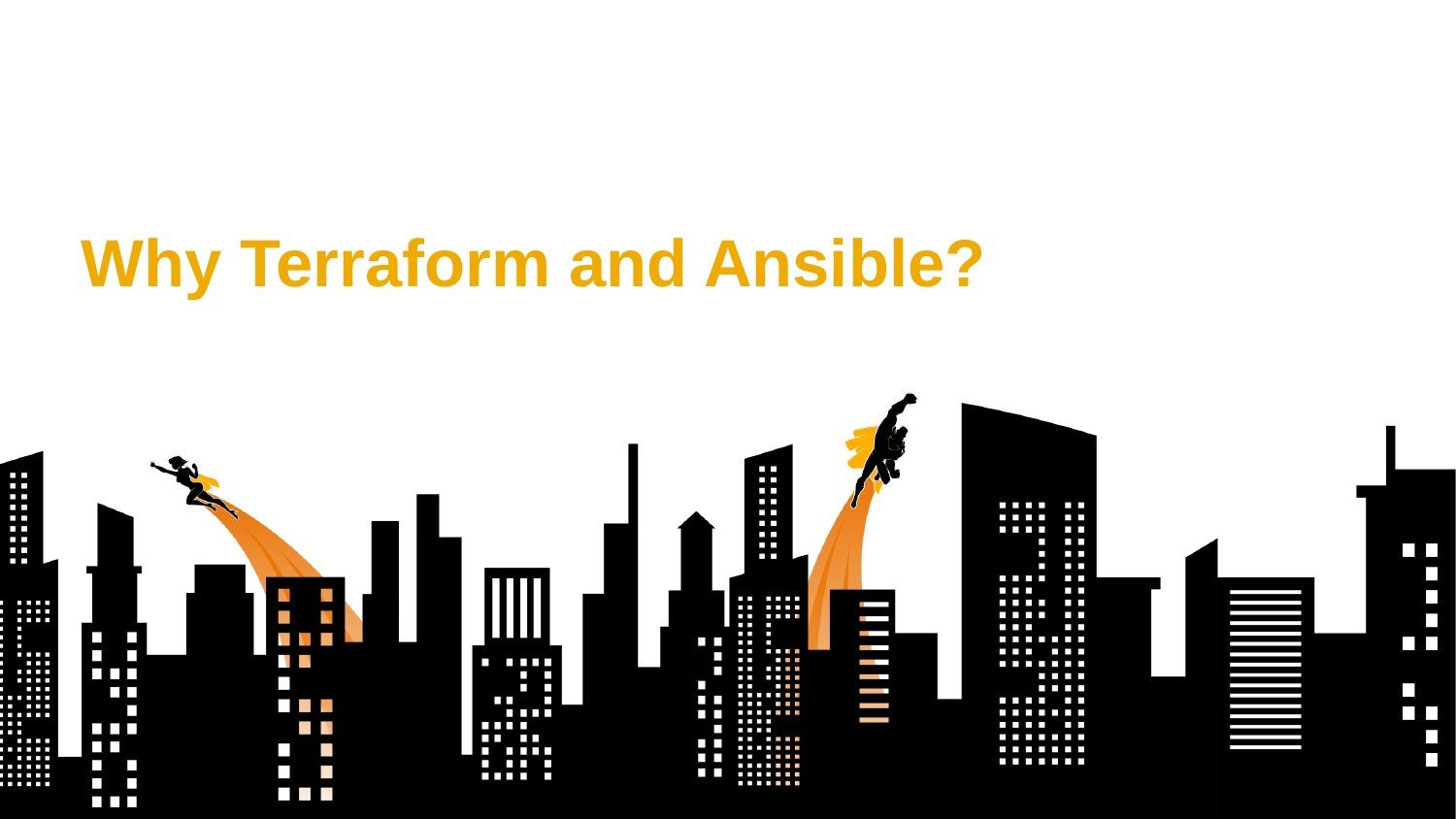# **SAP Implementations**

- Implementation Issues:
	- **EXECOM** Technical Implementations can become very lengthy
	- **They are a bottleneck for the project**
	- **·** Involve a very manual process
		- Both Provisioning servers and applications
- Outdated in today's quick paced and automated world
- How do we make implementations more efficient?
	- Automate
		- Provisioning Servers
		- Resources that attach onto those servers
		- The networks they reside in
		- OS configurations
		- Application Deployments

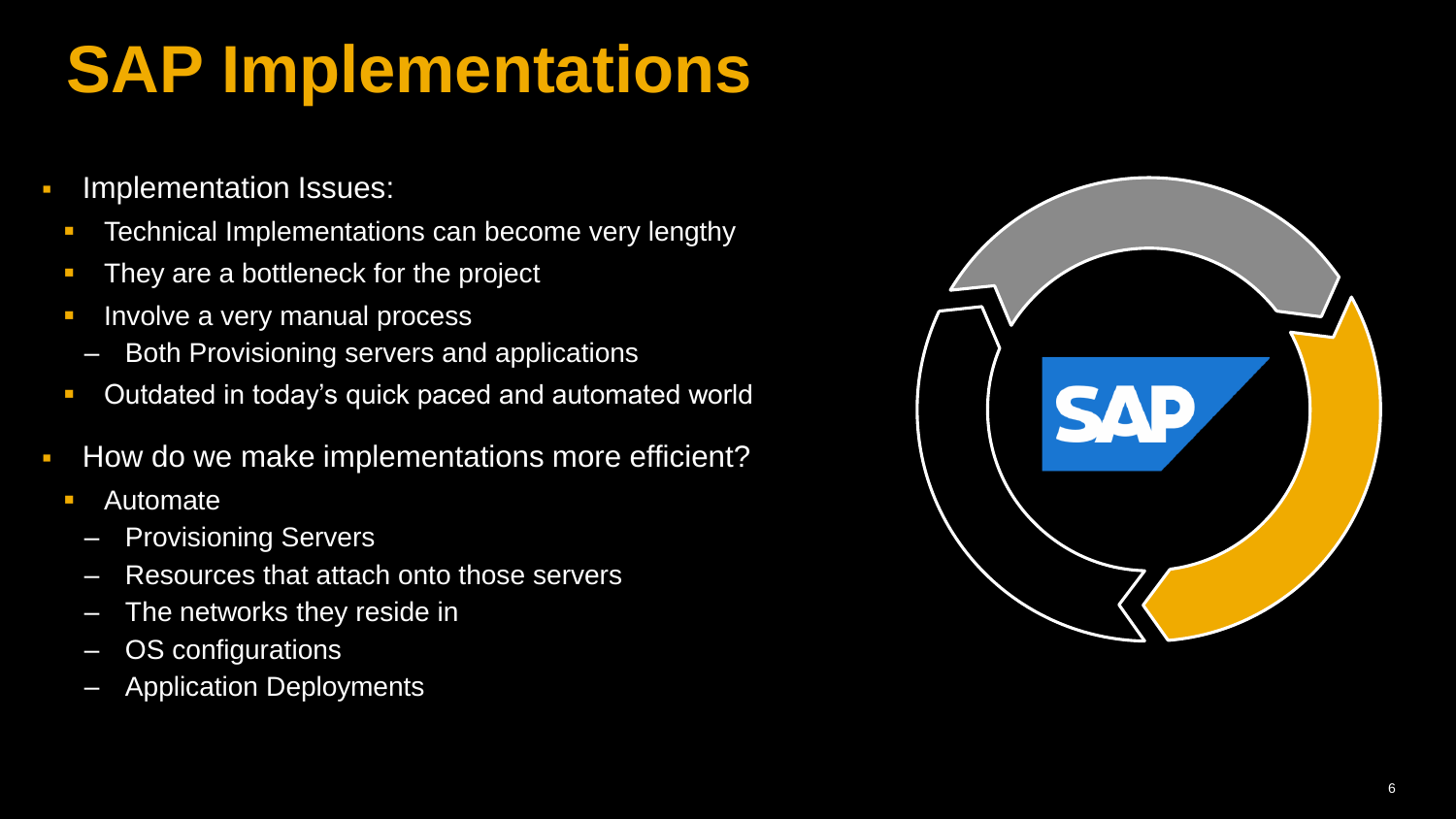

- **Infrastructure as Code**
- Use to Deploy the Hosts for SAP application servers
- **Database server hosts**
- Storage
- **EXECT:** Networks, VPC's, Subnets, routers
- Security Groups, NACL's



- Deploy applications
- **Install Packages for OS**
- Configure your file system
- **E** Mount Network locations
- **E** Install SAP HANA
- Any task SWPM can do
- **System Copy, System Rename,** Distributed System, Standard System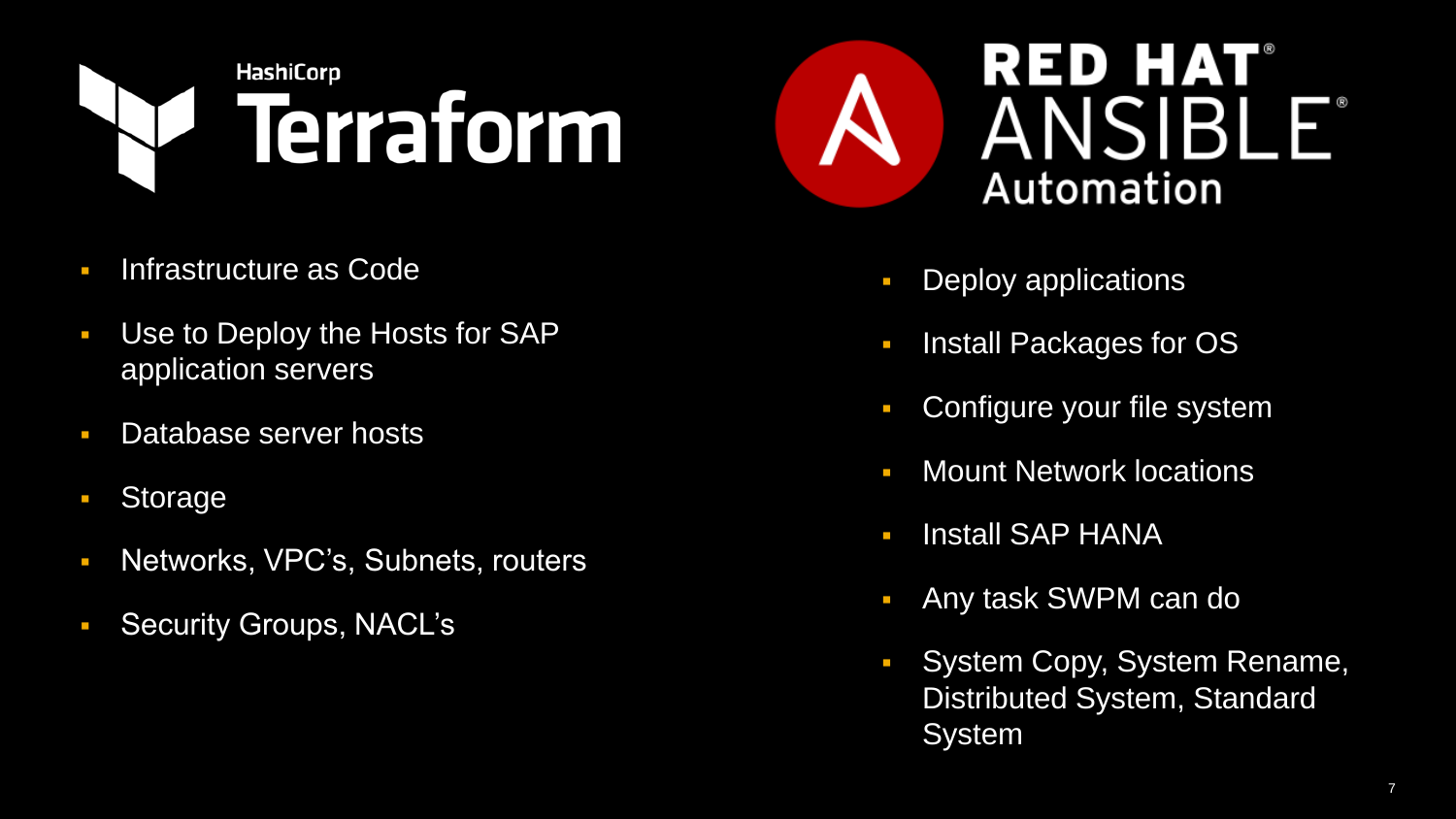# **Getting Started with Terraform**

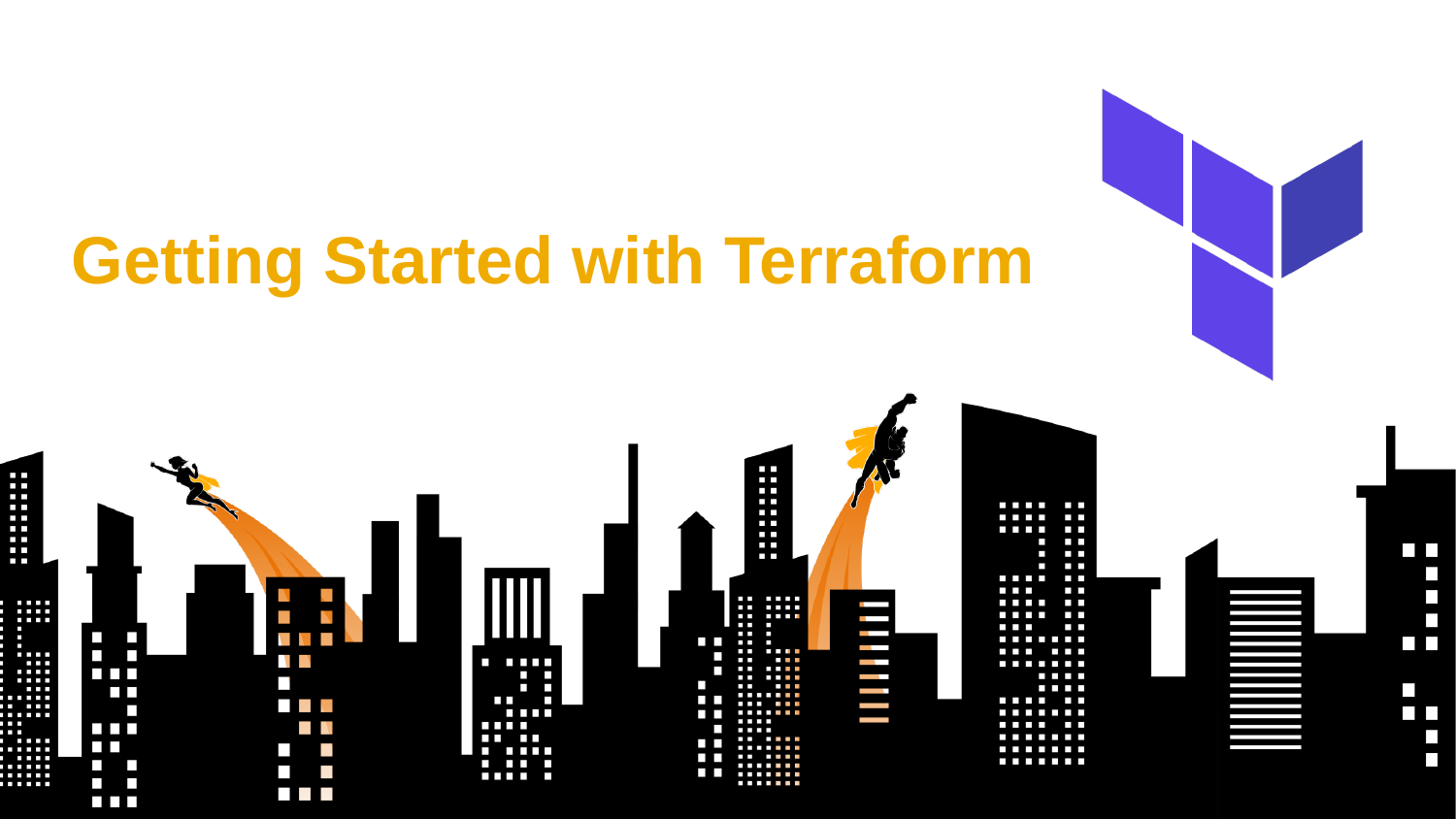## **Terraform Implementation Considerations**

- **EXECTE:** Terraform is logically split into two main parts:
	- **Terraform Core**
	- **Terraform Plugins**
- **EXECUTE:** Terraform is Agentless
- **EXECT** Terraform can be installed on any platform
- **Installation Options** 
	- [Manual](https://learn.hashicorp.com/tutorials/terraform/install-cli)
	- **[OS Package Manager](https://learn.hashicorp.com/tutorials/terraform/install-cli)**
- **Terraform Core and Plugins are written in the** GO Language
- **EXECUTE:** Terraform uses CRUD (create, read, update, and delete) API's to communicate with providers



- **Statically-compiled binary** written in GO
- **•** Terraform core is the command line tool
- **Entry point for anyone** using terraform
- Resource State Management
- **Communicates with** plugins

| <b>PROVIDERS</b>    |
|---------------------|
| <b>PROVISIONERS</b> |
| <b>PLUGINS</b>      |

- Terraform plugins are executable binaries written in GO
- **Plugins contain Providers** and Provisioners
- **Providers provide a service** such as AWS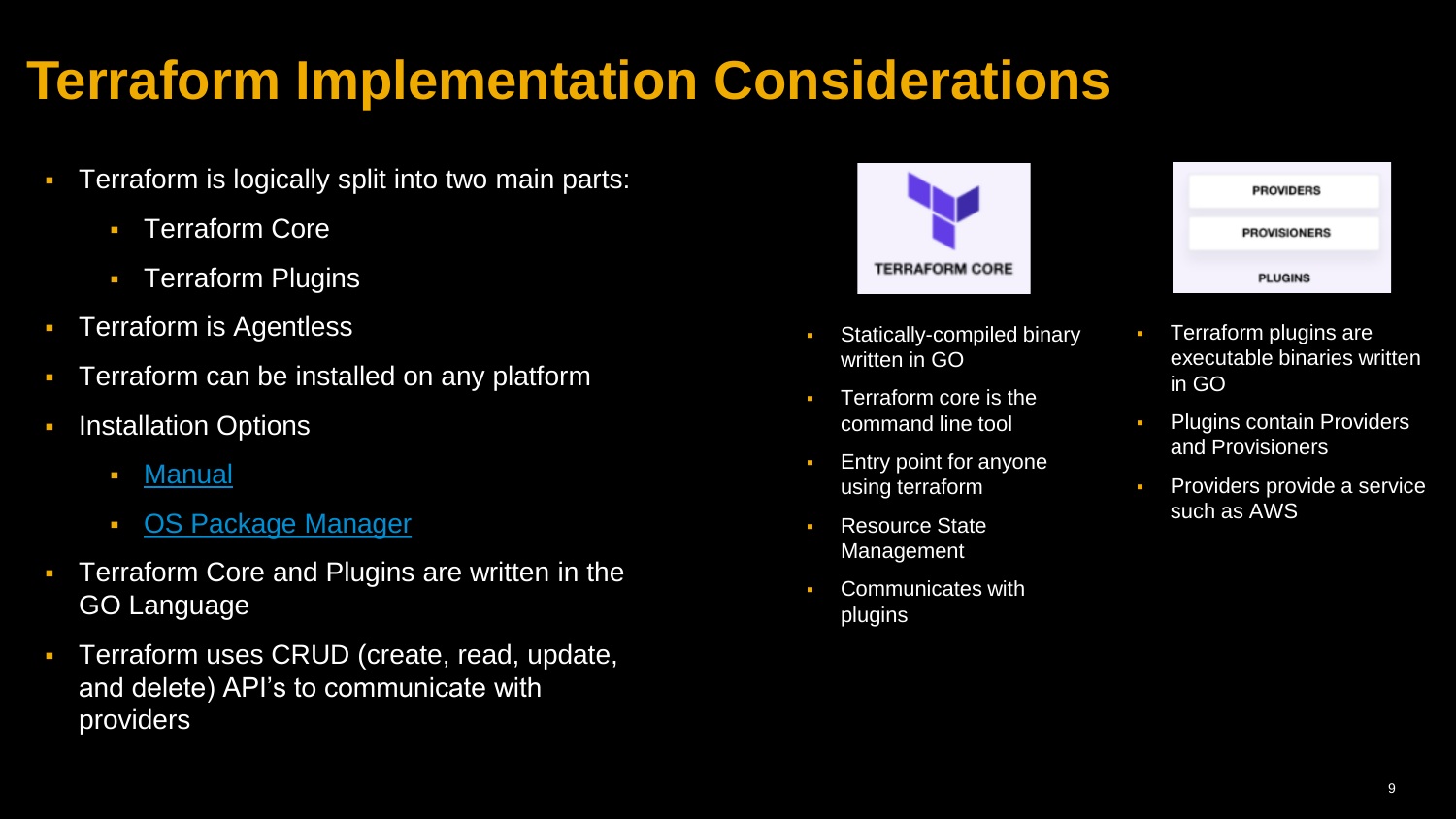## **Terraform Execution Flow**



- **Executing a Terraform Script to provision in** AWS:
	- 1 Execute terraform against AWS.tf
	- 2 Core makes Remote Procedure Call to Plugin to download AWS Provider and provide resources to provision
	- 3 Plugin downloads AWS Libraries- ADD where the request goes
	- 4 AWS Client library translates requests to API requests
	- $\overline{5}$  API requests sent to AWS
	- 6 Once provisioning is complete, state data is logged in terraform.tfstate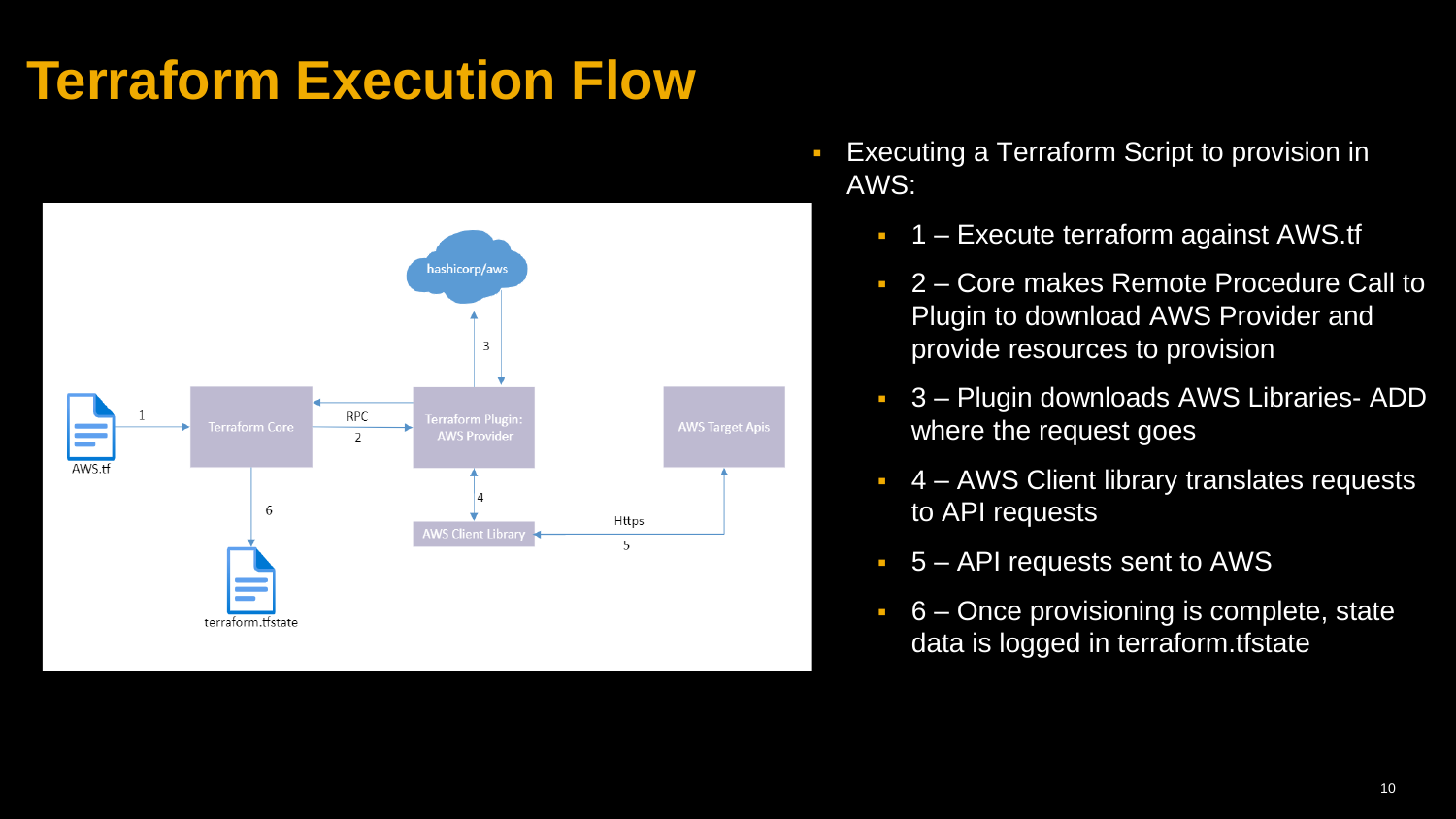## **Terraform Providers**

## AWS.tf Terraform File:



- **Terraform Providers:** 
	- To install a provider you must include provider configuration code into your terraform files
	- A list of available providers can be found [here](https://registry.terraform.io/browse/providers) on the terraform website
	- Each Provider comes with its own set of documentation describing its resource types and their arguments
	- **EXECUTE:** Terraform currently has 70 providers in their registry
	- You can create your own provider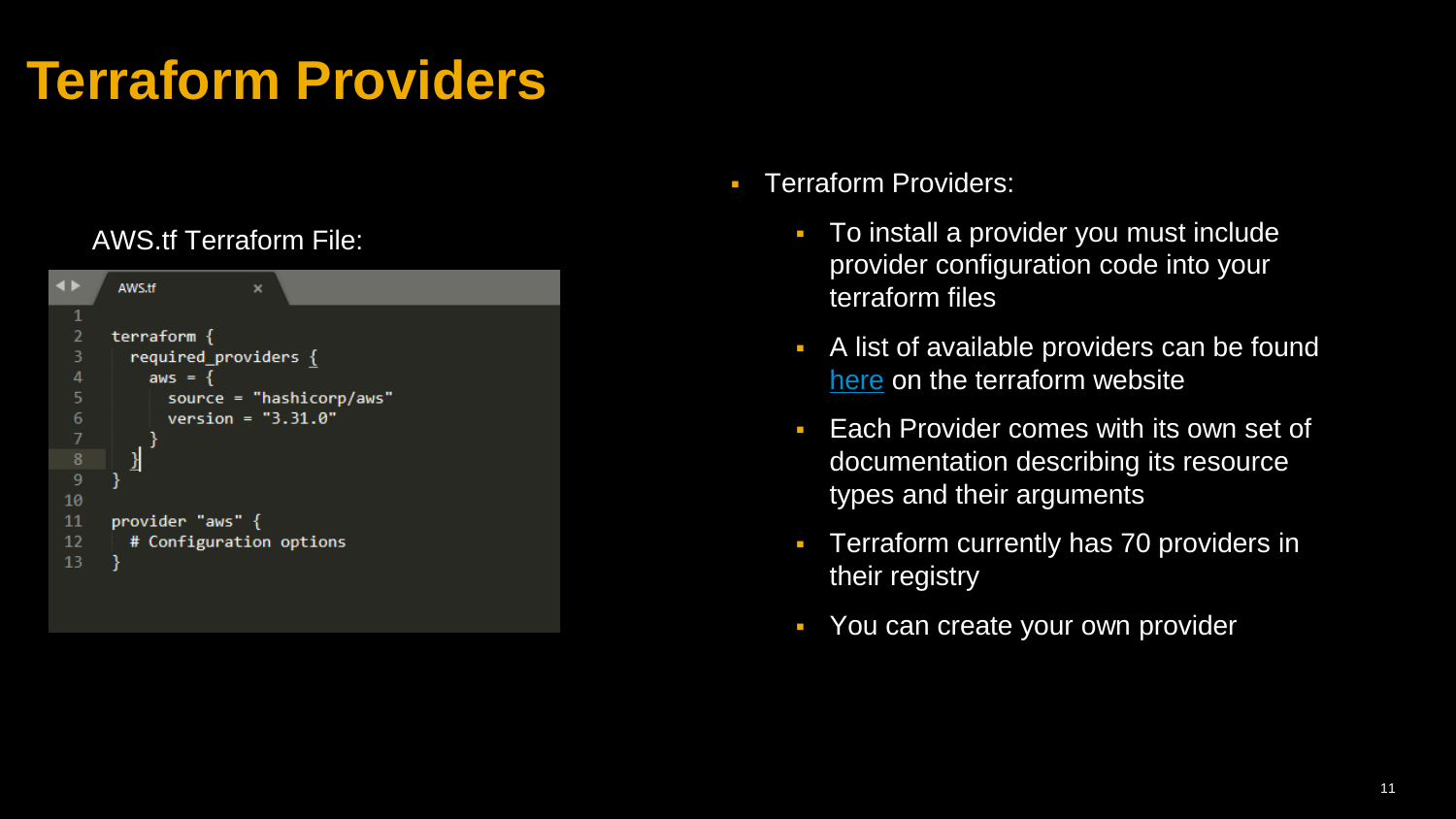## **Terraform Resources**

### Resource Template:

| $[COMFIG \dots]$ | resource " <provider> <type>" "<name>"</name></type></provider> |  |
|------------------|-----------------------------------------------------------------|--|
|                  |                                                                 |  |
|                  |                                                                 |  |
|                  |                                                                 |  |

### AWS.tf – Create an EC2 Instance:



- Resources:
	- Resources are the most important element in the Terraform language
	- They represent some type of infrastructure object
		- **EXECUTE:** virtual networks, compute instances, compute devices or DNS records.
	- Terraform is platform dependent
	- Each provider has different requirements for parameters
	- AWS requires ami ID, and Instance\_type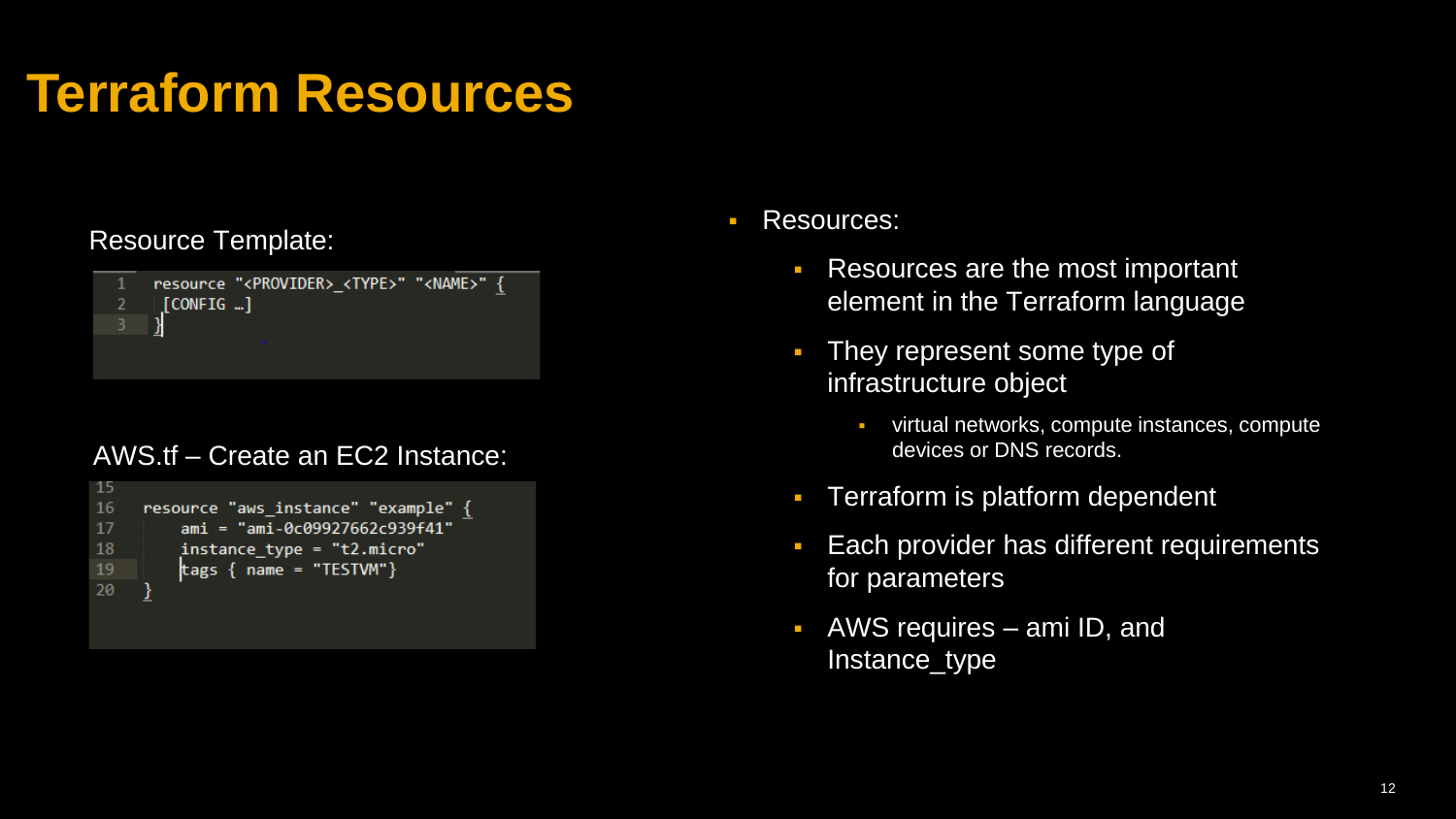## **Terraform Variables**

### AWS.tf Terraform File with Variables :



### Variables.tf File :

```
variable "amiID"{
         type = stringdefault = "ami-0c09927662c939f41"В
 \Delta5
     variable "instanceType"{
 -6
         type = stringdefault = "t2.micro"8
 9
10
     variable "Tags"{
11
12type = string13default = "TEST VM"
14
```
### ▪ Variables:

- Variables can be used to make your terraform scripts re-usable
- Avoid having to hardcode in your parameters by using variables
- Easier to Maintain Instead of maintaining script file, you just need to maintain variables file
- **Create Variables File:** 
	- Create a file in the same directory as your provisioning script and title it variables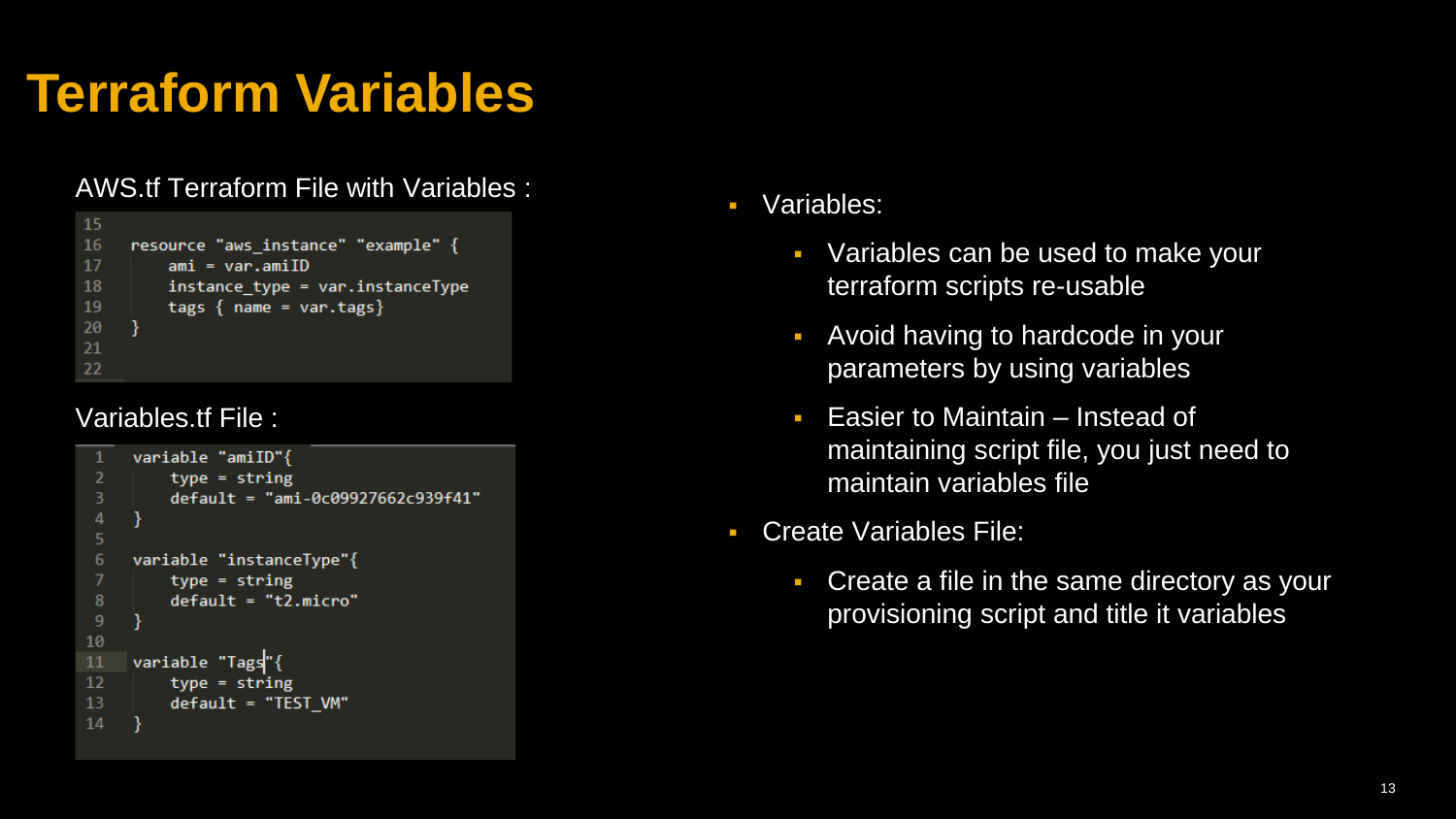## **Terraform Best Practices for File Structure**

### Example File Structure :

```
darpan-test:/terraform # tree -1
    dev
         AWS.tf
         variables.tf
    prod
         AWS.tf
         variables.tf
     qa
         AWS.tf
         variables.tf
  directories, 6 files
\overline{\mathbf{3}}darpan-test:/terraform # |
```
- **Eile Structure:** 
	- **Exercise Separate out clusters of Servers**
	- An example would be breaking out your environments to include DEV, QA, and PROD
	- Each environment has its own execution script – AWS.tf
	- Can also create groups such as Active Directory Servers, DNS servers, Printer Servers, etc..
- Drawbacks to this:
	- **Exery time you upgrade or modify one** AWS.tf, you will need to modify the others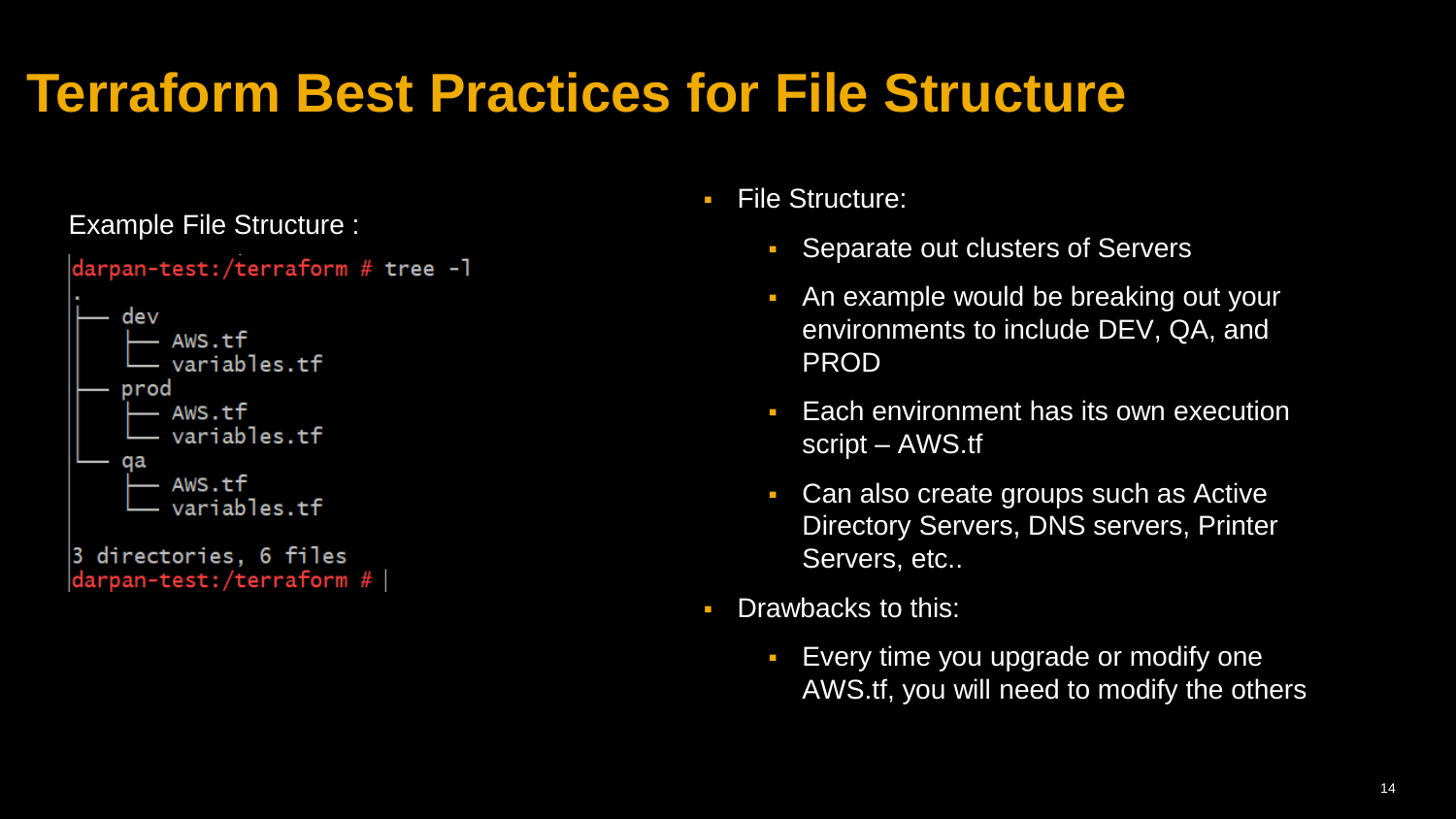## **Terraform Modules**

Example File Structure with Modules :

```
dev
    AWS.tf
    variables.tf
modules
    bw-server
        application
             AWS.tf
            variables.tf
         database
             AWS.tf
            variables.tf
    s4-server
         application
             AWS.tt
             variables.tf
         database
            AWS.tf
            variables.tf
prod
    AWS.tf
  — variables.tf
    AWS.tf
    variables.tf
```
- Modules
	- **Don't need to update provisioning scripts in** multiple locations
	- **EXECUTE:** All resource provisioning scripts will be put into the module
	- **Useful when managing multiple environments with** different types of servers
	- Modules can be shared to the community [here](https://registry.terraform.io/browse/modules)
- **<u>■ Use Case</u>** 
	- You want to build out another application server for your S/4 Dev Environment
	- Update /dev/AWS.tf to include the module /modules/s4-server/application
	- To execute cd into /dev and run: *terraform apply*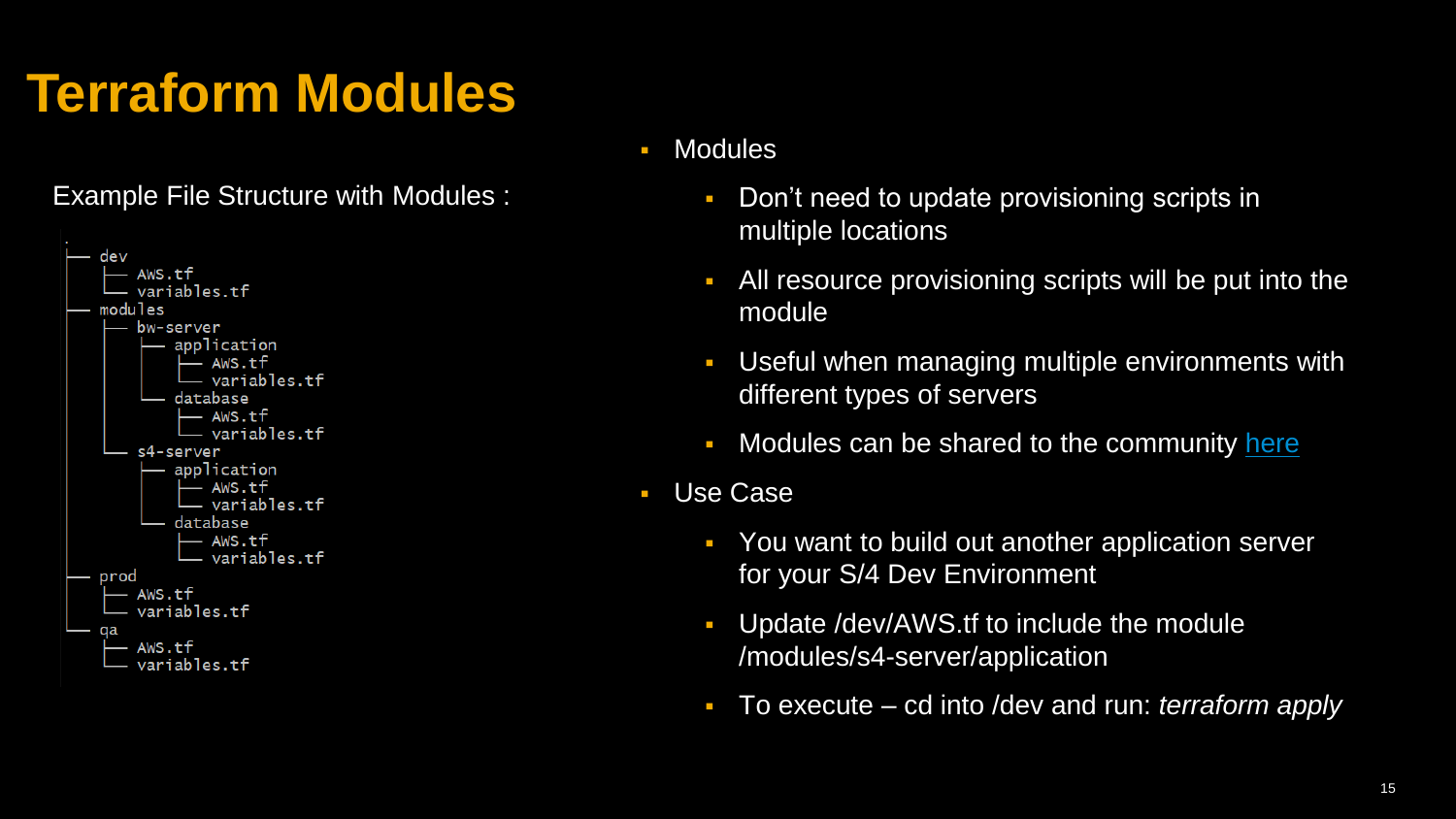

# **Getting Started with Ansible**

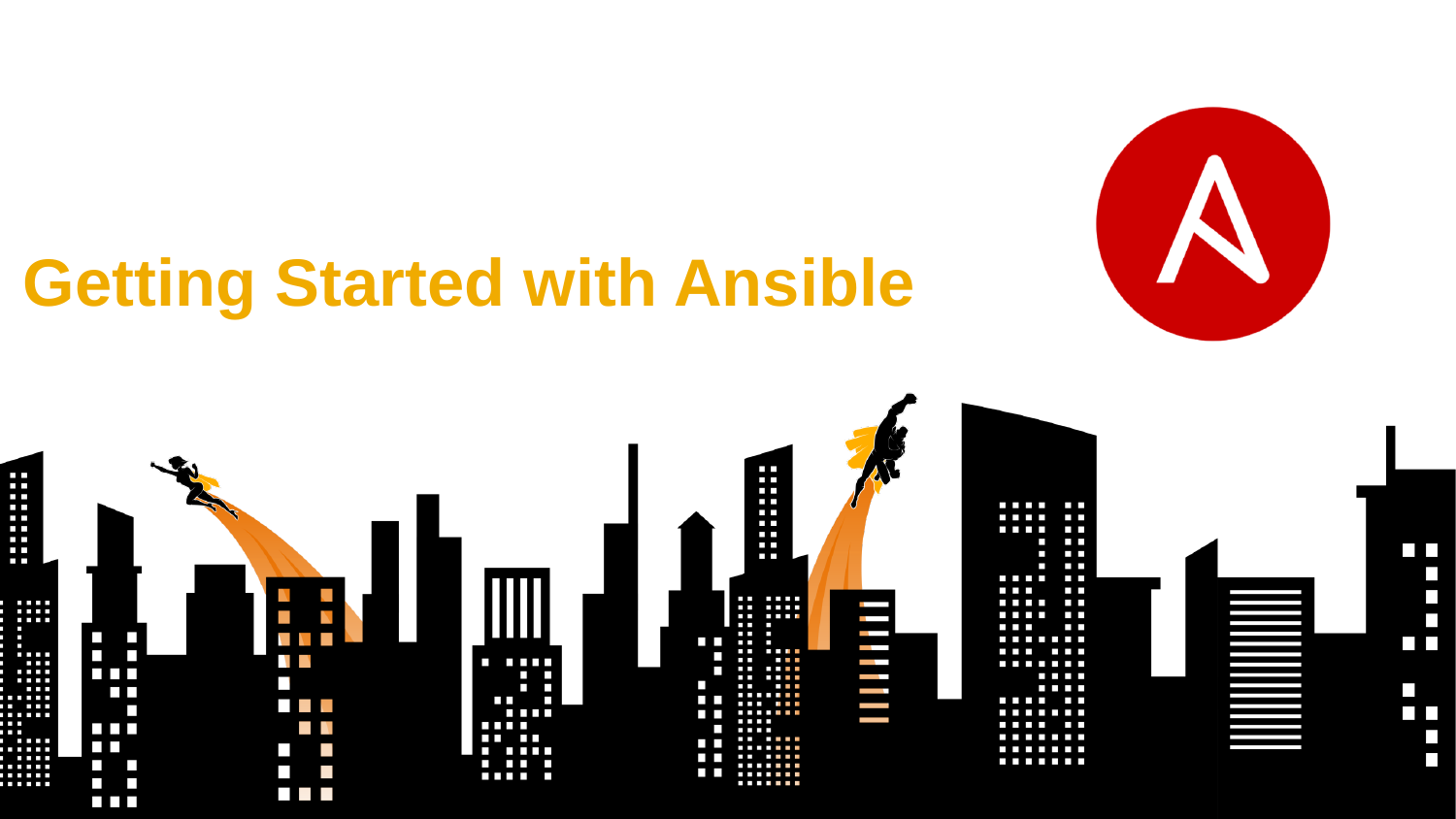## **Ansible Implementation Considerations**

- **Types of Resources in Ansible** 
	- **Control Node**
	- Managed Node
- **EXECUTE:** Ansible is Agentless
- **E** Installation Options
	- Install using OS package Manager
		- [RHEL](https://docs.ansible.com/ansible/latest/installation_guide/intro_installation.html#installing-ansible-on-rhel-centos-or-fedora)
		- [SUSE](https://software.opensuse.org/download.html?project=systemsmanagement&package=ansible)
	- **Install with Python Package Manager [pip](https://docs.ansible.com/ansible/latest/installation_guide/intro_installation.html#installing-ansible-on-rhel-centos-or-fedora)**
- Control Node uses ssh to communicate with Managed Nodes
- **Ansible Modules/Libraries are written in python**

- Cannot be a Windows System
- Can be a laptop, shared desktop, or server
- RHEL, SUSE, macOS, Ubuntu, other linux operating systems
- Control Node should be located on the same network as Managed Nodes
- Must have python installed, python 3 is recommended

### Control Node Managed Node



- Can be any operating system, including Windows
- **Must have python installed,** python 3 is recommended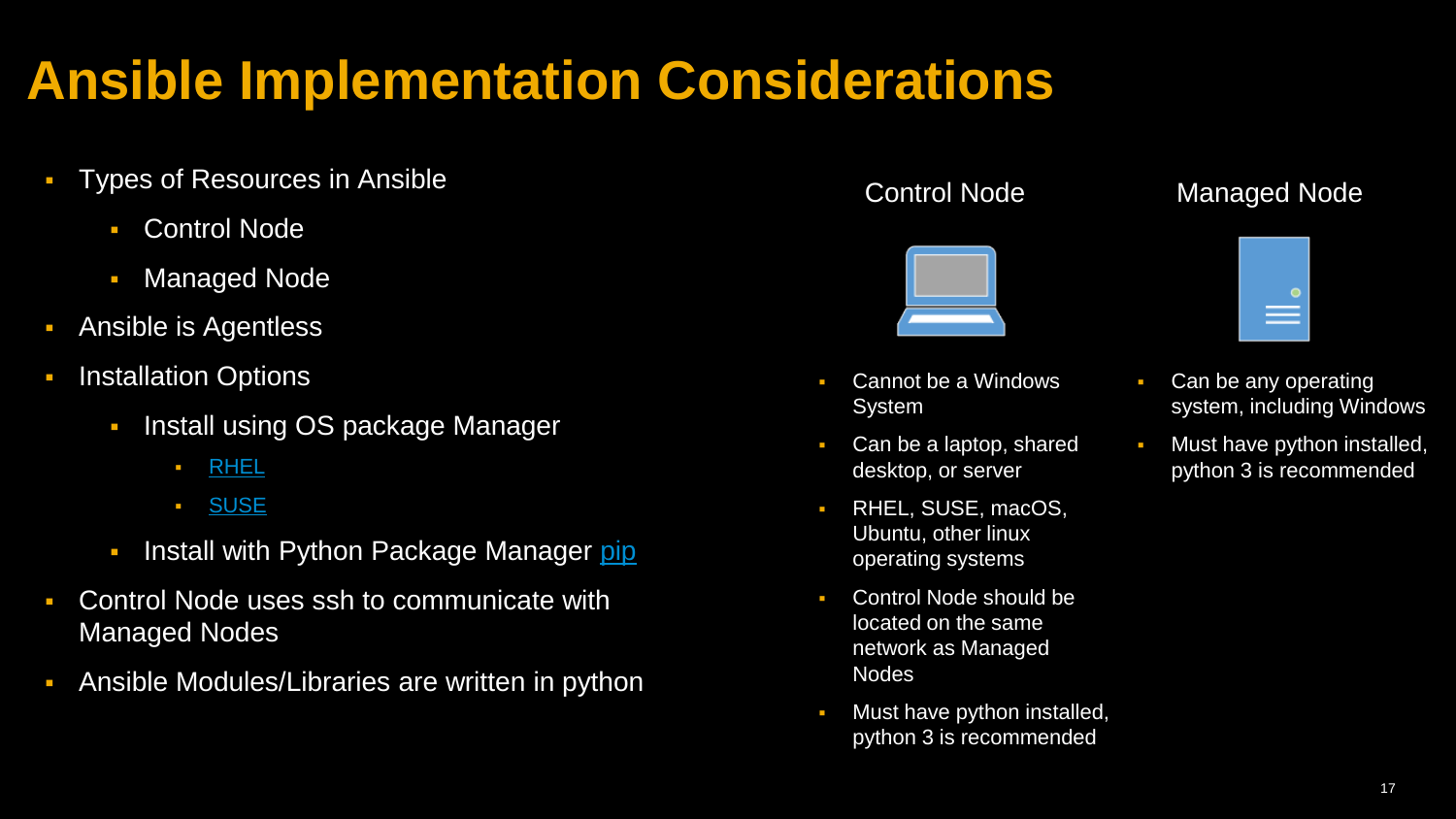## **Ansible Execution Flow**

- **Authentication** 
	- **SSH Keys or Passwords**
- **Hosts File** 
	- **Contains the list of Managed** Nodes
- Playbook
	- Contain Tasks to execute against the hosts in Hosts file

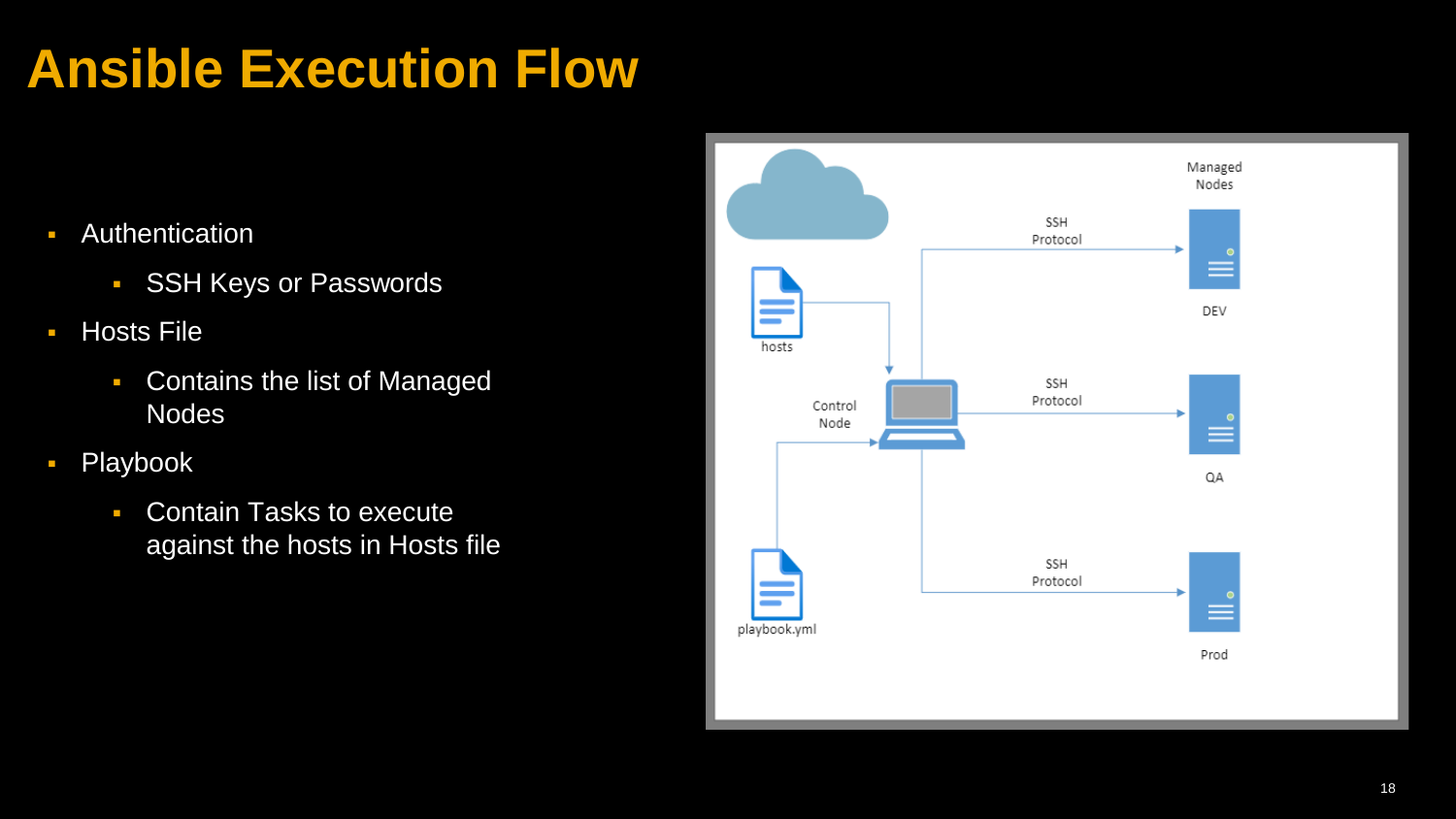## **Ansible Hosts File**

- **Hosts File** 
	- **Host file can be written in YAML or INI** format
	- **EXEQUE A** Managed nodes can use FQDN, Short Name, or IP Addresses
	- **Group out your Servers for segregation of** environments
	- **Make groups of groups using : children suffix** to make your execution calls more robust
	- **Execute Ansible Playbooks against a server,** a group of servers, and groups of groups of servers
	- **More Information on Hosts files [here](https://docs.ansible.com/ansible/latest/user_guide/intro_inventory.html#intro-inventory)**

| 41              | [sapservers:children]      |
|-----------------|----------------------------|
| $\mathbf{1}$    | [sapservers:children]      |
| $\overline{2}$  | dev                        |
| 3               | qa                         |
| 4               | prod                       |
| 5               |                            |
| 6               | ************************** |
| $\overline{7}$  |                            |
| 8               | [dev:children]             |
| 9               | app_dev                    |
| 10              | db dev                     |
| 11              |                            |
| 12 <sub>1</sub> | [app_dev]                  |
| 13              | sapapp1                    |
| 14<br>15        | sapapp2                    |
| 16              | [db dev]                   |
| 17              | hanadb                     |
| 18              |                            |
| 19              | *************************  |
| 20              |                            |
| 21              | [qa:children]              |
| 22              | app_qa                     |
| 23              | $db_qa$                    |
| 24              |                            |
| $25 -$          | $[app_qa]$                 |
| 26              | 10.xx.xxx.xx               |
| 27              |                            |
| 28              | $[db_qa]$                  |
| 29              | 10.xx.xxx.xx               |
|                 |                            |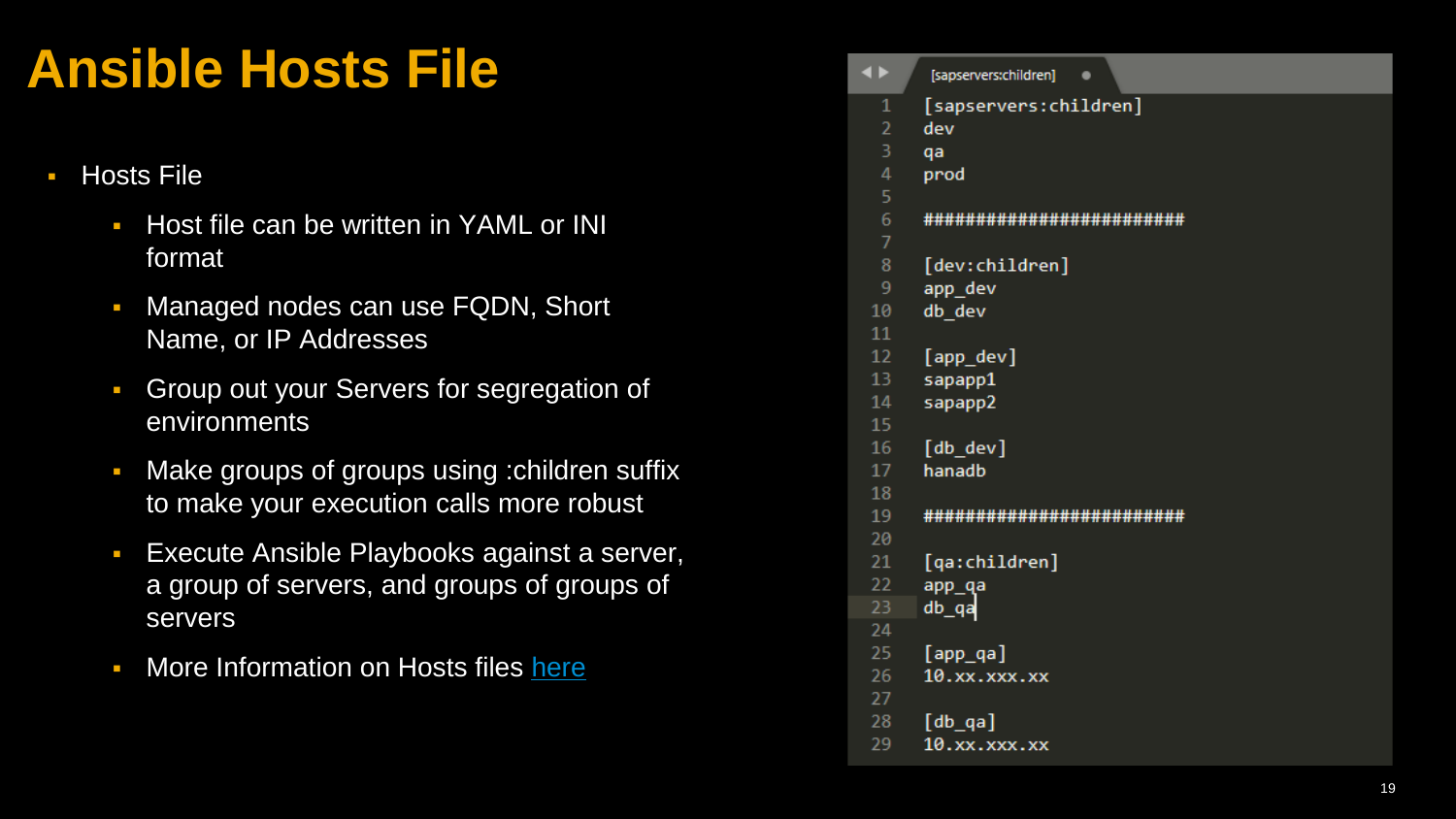## **Ansible Playbook Files**

- **Playbook Files** 
	- Playbooks are written in YAML format
	- You must specify a host or a group of hosts to run the play against
	- Define your task by providing a name, module and parameters for each task
	- Playbooks define the execution flow of your Ansible tasks
- **Execute Playbook command:** 
	- Ansible-playbook <playbook\_name>
- **Playbook Drawbacks** 
	- Can get messy when you have too many tasks

![](_page_19_Figure_10.jpeg)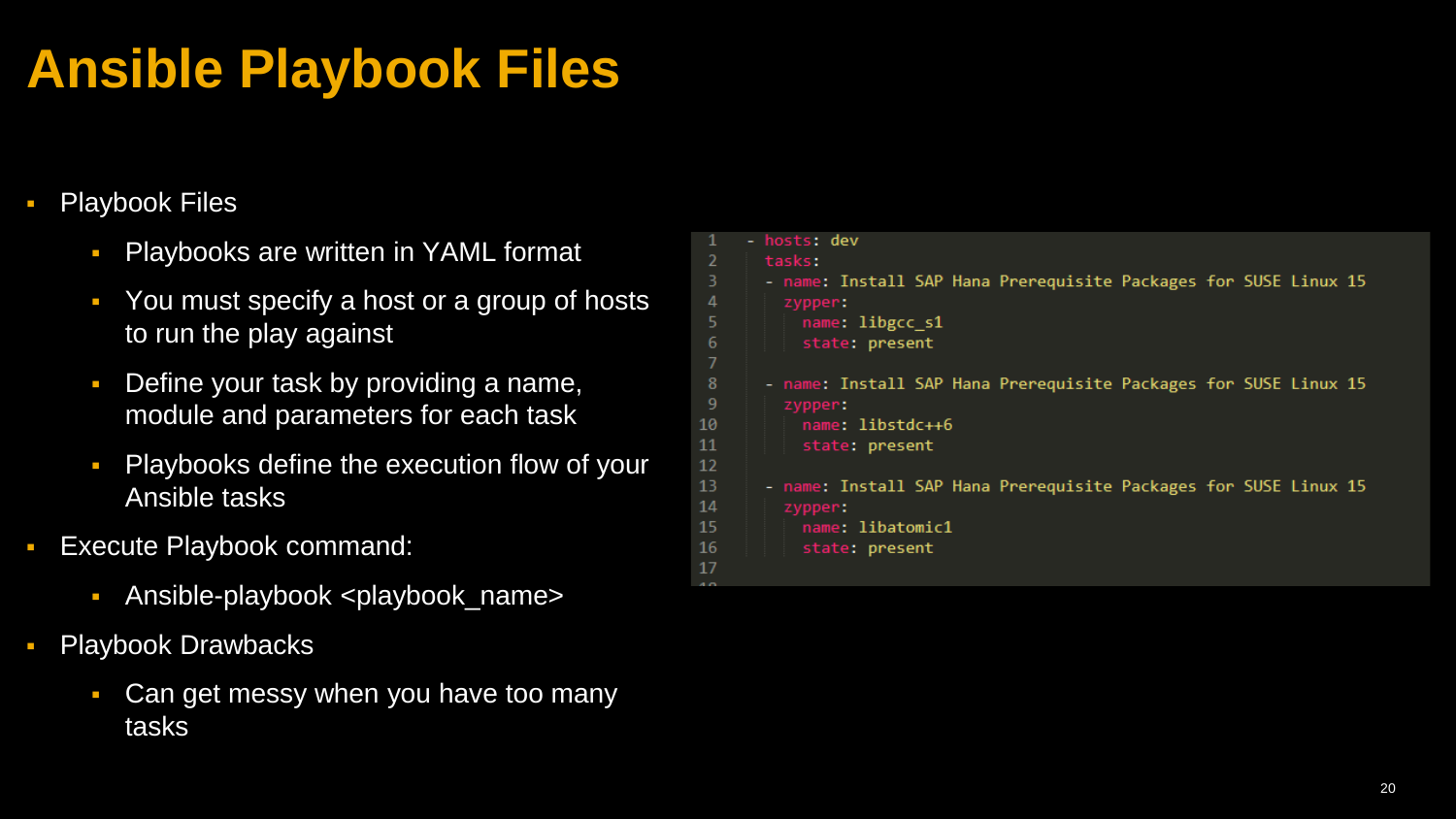## **Ansible Roles**

- Roles
	- **Provide a clean way to organize your Ansible** scripts and not overpopulating your playbooks
	- Treat roles like functions in programming
		- Should perform one task or a group of similar tasks
	- Roles are reusable and can be shared to your team or the [Ansible Galaxy Community](https://galaxy.ansible.com/search?deprecated=false&keywords=&order_by=-relevance)
- Role Creation
	- **In the same directory your playbook can be** found create a folder called roles and change directory into it
	- Run ansible-galaxy init <Role\_Name>
	- Folder structure for role is created

### New look Playbook:

```
- hosts: dev
\overline{2}roles:
            - { role: sap-configure }
\overline{4}
```
### Role task file:

```
- - -# tasks file for sap-configure
 2
 B
     - name: Install SAP Hana Prerequisite Packages for SUSE Linux 15
 \Delta-5
       zypper:
 6
         name: libgcc s1
          state: present
 -8
     - name: Install SAP Hana Prerequisite Packages for SUSE Linux 15
 -9
10
       zypper:
11
          name: libstdc++6
12state: present
1<sub>3</sub>14
     - name: Install SAP Hana Prerequisite Packages for SUSE Linux 15
15
       zypper:
16
          name: libatomic1
17
          state: present
18
```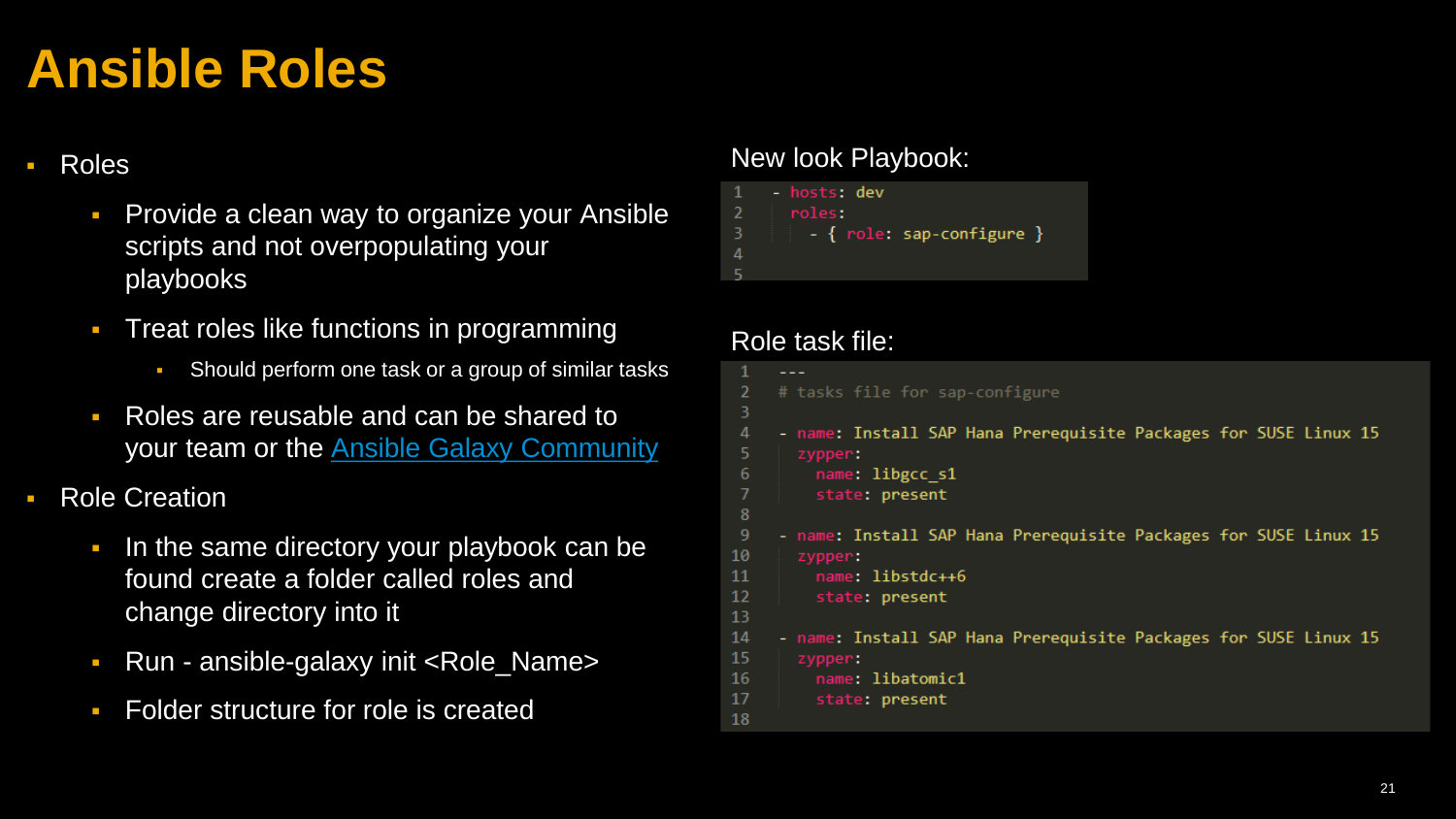## **Ansible Variable Files**

- Variable File
	- **Use variables to manage differences** between systems
	- Prevents you from having to hard code in your playbook and role files
	- Create variables with YAML syntax, lists, or dictionaries
	- Define variables in playbooks, hosts file, roles, at the command line, or in separate vars files
	- Make all variables in vars file useable in your playbooks and roles
- Variable Drawbacks
	- Sensitive variables need to be secured as they are visible to users

### Playbook File calling vars file:

```
- hosts: dev
\mathbf{1}\overline{2}vars files:
          - /etc/ansible/vars/ansible_vars.yml
\overline{3}\overline{4}vars:
5
          ansible_ssh_private_key_file: "{{ private_key }}"
        roles:
          - { role: sap-configure }
8
\mathbf{q}
```
### Vars File:

```
#Secret Variables for Playbook
\mathbf 1\overline{2}"private key": "/etc/ansible/dpid rsa"
3
\overline{4}
```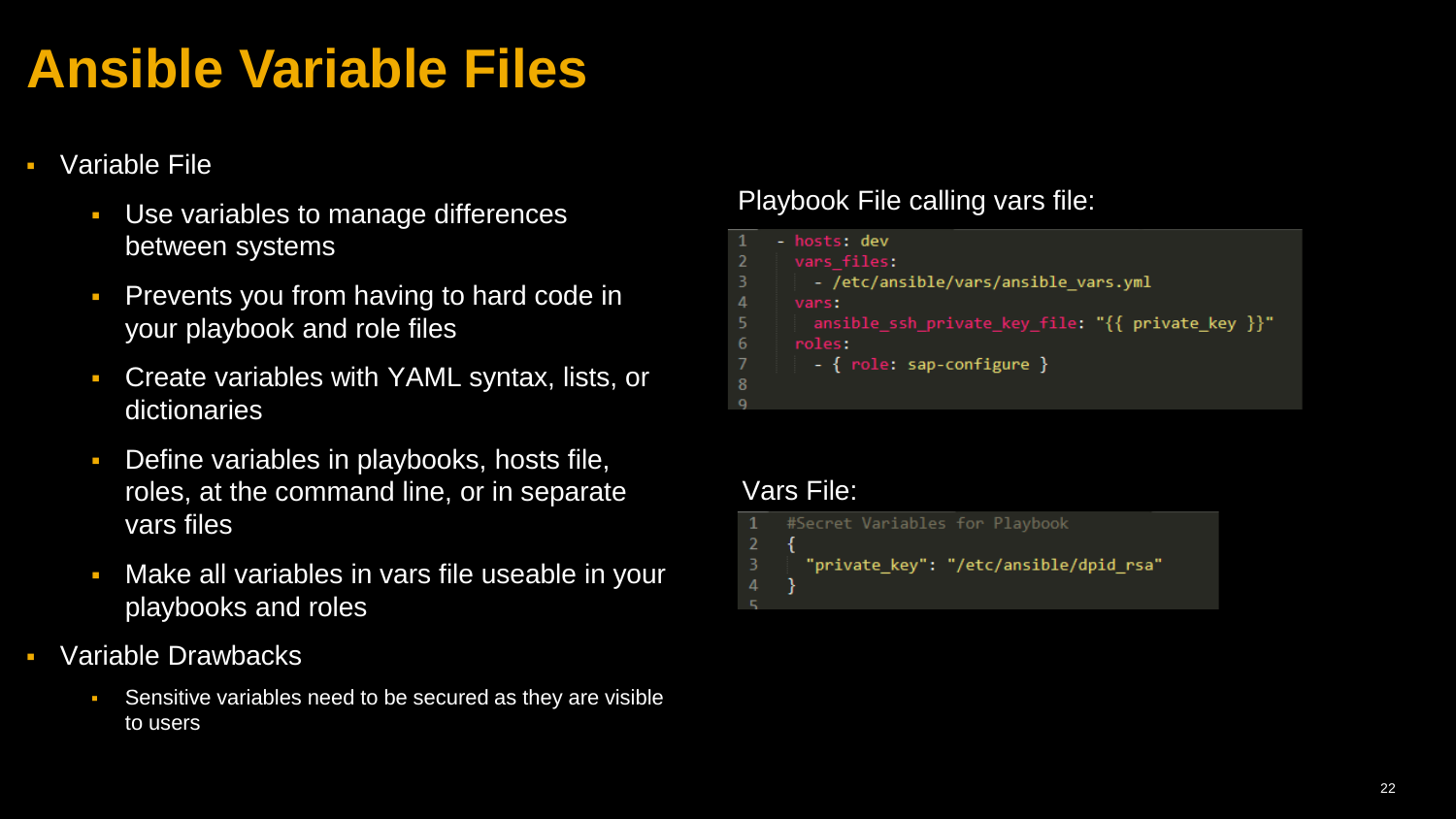## **Ansible Vault**

- Vault
	- Encrypt and Decrypt your sensitive files with Ansible Vault
	- Before files are encrypted you must provide a password
	- When executing playbooks, if an ansible vault encrypted file exists, you will be prompted for the vault password
	- Files are decrypted during runtime only for Ansible to use in execution
	- **Create multiple vault passwords for encrypting** different sets of files
- Vault Encrypt Command
	- ansible-vault encrypt <file\_path1> <file\_path2> ….

### Vars file before encryption:

- #Secret Variables for Playbook  $\mathbf{1}$ 
	- "private key": "/etc/ansible/dpid rsa"

### Vars file after encryption:

 $\overline{4}$ 

|                | \$ANSIBLE_VAULT;1.1;AES256                                                   |
|----------------|------------------------------------------------------------------------------|
| $\overline{2}$ | 313335323966333439316431306131396166666363633333396434656638643463363656     |
| 3              | 3936313139636563663361643763346335323634613832320a3833616262613335356361323  |
| $\overline{4}$ | 326364353639303961353032363466616631636565363763373034353861373930613238623  |
| 5              | 3535363134366261640a6234306639376362613433363764386232666337353636633831663  |
| 6              | 643631333939306363316336386366306162643234646361623261613434666236363136346  |
| 7              | 386230623335663632366365626531613539366339303336613431656663373838303262643  |
| 8              | 616439653333373262663265333837666332356366393439373162626561313335633433396  |
| 9              | 393265626437616632626636306163613832656131343038376664383339623230333231343  |
| 10             | 613432336137623234373230346566393263636239303161306534626237336564366539383  |
| 11             | 333535656537313537343037393064376664343233623963326538373532306135373366353  |
| 12             | 643231633064316331313530386437356561656136333336306536373637333137323862326  |
| 1 <sub>3</sub> | 316430643238643566383263373939353262333165613632353133326438633462316461313  |
| 14             | 613132666265666466323336626239663430623864636337626332356363626439346130333  |
| 15             | 663532333435306439663331323838356562383963383833663165353432393138623237383  |
| 16             | 3838366461643161393062376366313132633533303731356332636466343863635353531316 |
| 17             | 393064346536356565366463336439313534356333366433626530383533386638613966366  |
| 18             | 346436383838386663433396661636534623665306362653435393936653537643930        |
| 19             |                                                                              |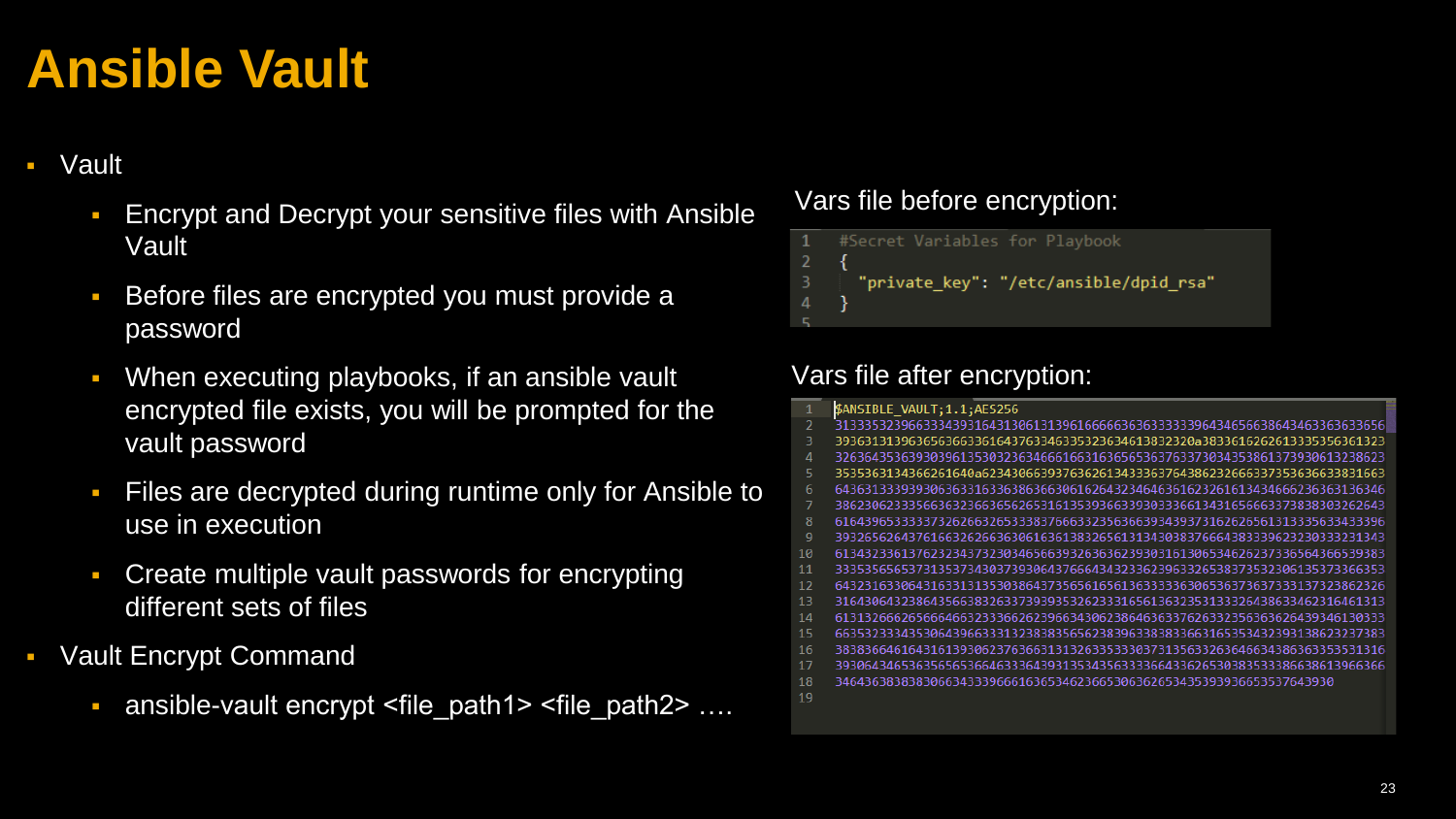## **Ansible File Structure**

### **Exercise Structure**

- **EXEC** Ansible can be run from anywhere
- **Bare minimum you need a playbook and hosts file**
- **Group Vars gives you the ability to associate** variables with a specific group of hosts
- Host Vars gives you the ability to associate variables to specific hosts

Example of Ansible File Structure:

![](_page_23_Figure_7.jpeg)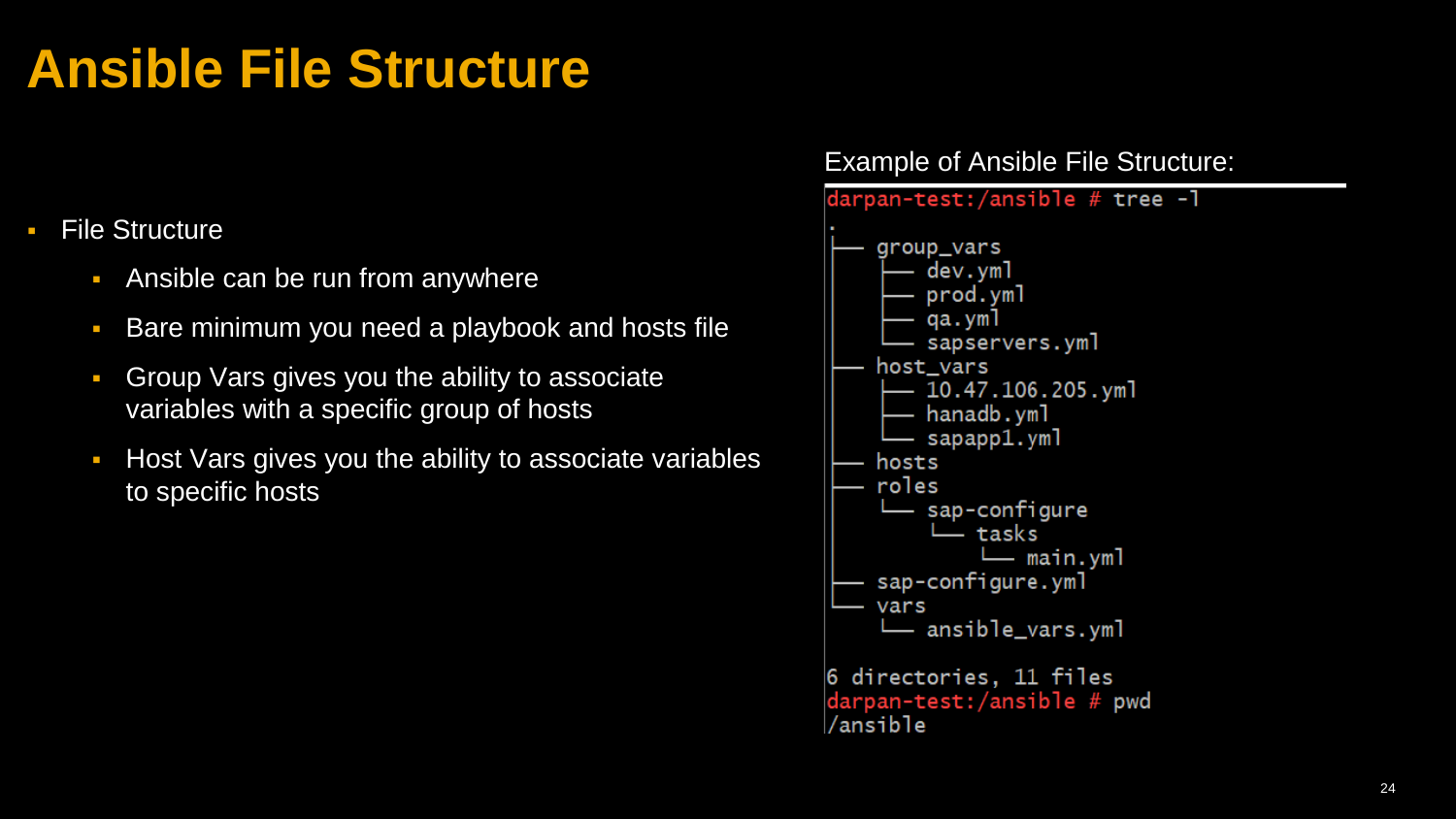![](_page_24_Figure_0.jpeg)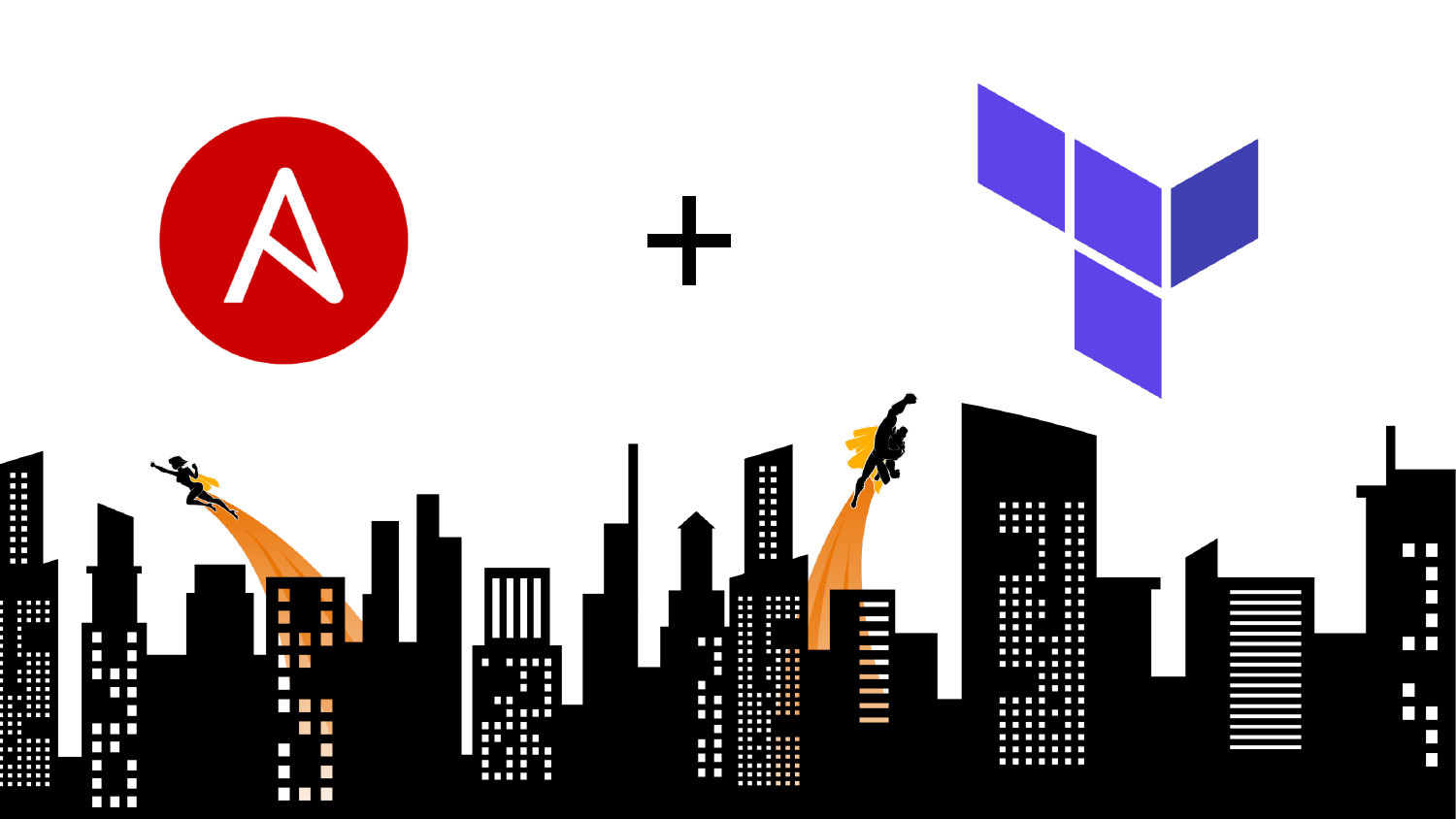## **Use Ansible to Call Terraform**

## Combining Terraform and Ansible File Structures: sap-configure.yml calls Terraform:

![](_page_25_Figure_2.jpeg)

| 1              |                                                   |
|----------------|---------------------------------------------------|
| 2              | - hosts: localhost                                |
| 3              | tasks:                                            |
| $\overline{4}$ | - name: init terraform                            |
| 5              | shell: terraform init                             |
| 6              | args:                                             |
| $\overline{7}$ | chdir: "/etc/ansible/terraform/dev"               |
| 8              |                                                   |
| 9              | - name: apply terraform script                    |
| 10             | terraform:                                        |
| 11             | project_path: "/etc/ansible/terraform/dev"        |
| 12             | state: present                                    |
| 13             | ******************************                    |
| 14             | - hosts: dev                                      |
| 15             | vars files:                                       |
| 16             | - /ansible/vars/ansible_vars.yml                  |
| 17             | vars:                                             |
| 18             | ansible_ssh_private_key_file: "{{ private_key }}" |
| 19             | roles:                                            |
| 20             | - { role: sap-configure }                         |